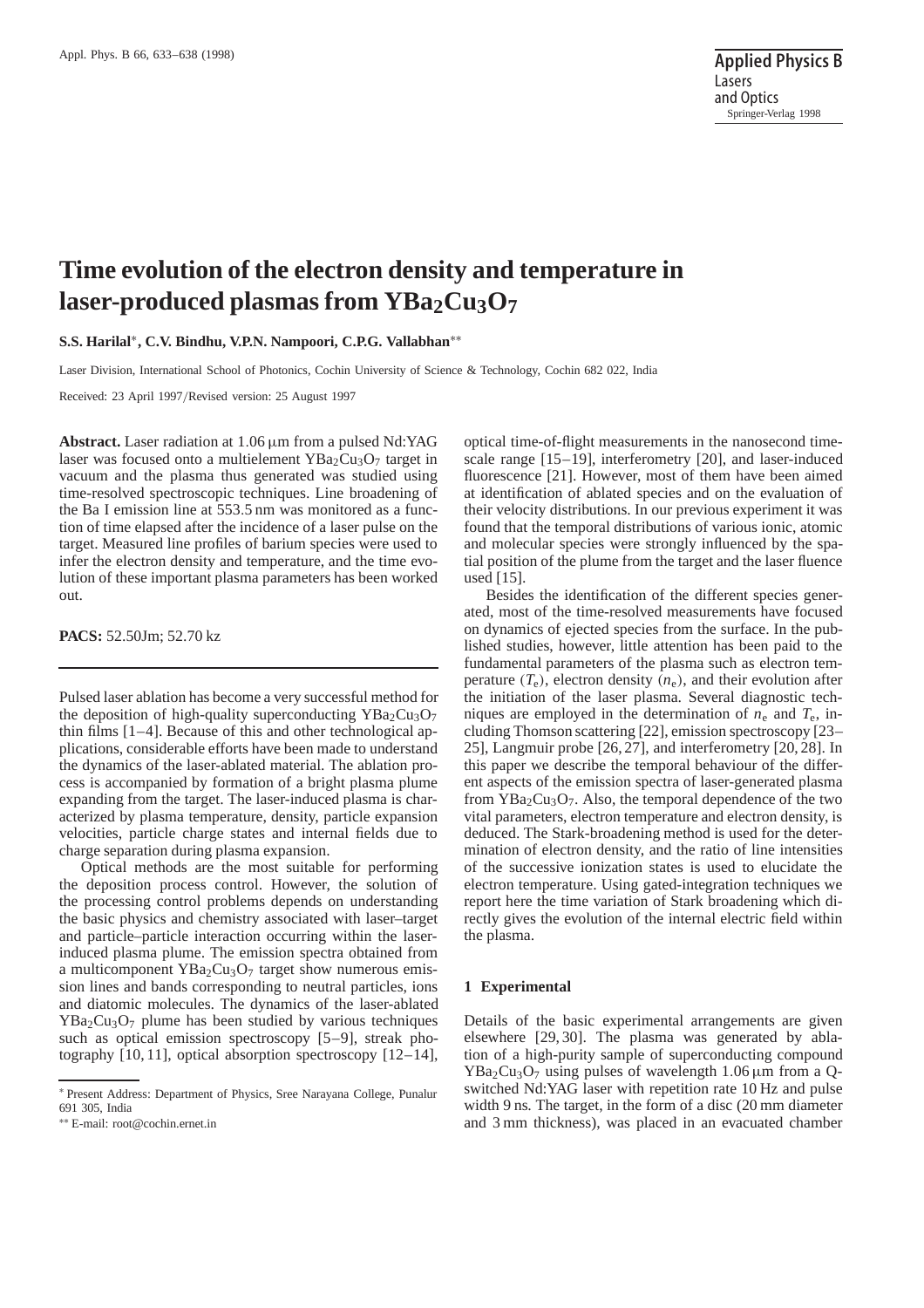provided with optical windows for laser irradiation and spectroscopic observation of the plasma produced from the target. During these studies the pressure inside the vacuum chamber is kept at  $\sim 10^{-2}$  pascal. The target was rotated about an axis parallel to the laser beam to avoid nonuniform pitting of the target surface. The bright plasma emission was viewed through a side window at right angles to the plasma expansion direction. A section of the plasma was focused onto the slit of a 1 meter Spex monochromator (model 1704, grating with 1200 grooves per mm blazed at 500 nm, maximum resolution 0.015 nm) using appropriate collimating and focusing lenses so as to have one-to-one correspondence with the sampled area of the plasma and the image. The recording was done by using a thermoelectrically cooled Thorn EMI Photo Multiplier Tube (PMT), which was coupled to a "boxcar" averager/gated integrator (Standford Research Systems, SRS 250). The averaged output from the boxcar was fed to a chart recorder, which for the present study averaged out the intensities from 10 pulses. For Stark-broadening studies, the resolution of the monochromator was kept at its maximum by keeping the slit widths at minimum possible values for acceptable signal-to-noise ratios.

# **2 Results and discussion**

## *2.1 Time-resolved emission spectra*

To understand the detailed aspects of laser-beam interaction with the target material and recombination processes following the laser ablation, time-resolved studies of the emission spectra from the plasma offer the most convenient approach. The noninvasive nature of detection suggests that using the emission as a signal source for process monitoring in laser ablation would be ideally suited for designing an automated laser-ablation, superconducting thin-film deposition apparatus. The well defined highly luminous plasma plume was observed during Nd:YAG laser ablation of  $YBa<sub>2</sub>Cu<sub>3</sub>O<sub>7</sub>$  and we note that the plume extended normal to the target surface up to a distance ∼ 3 cm. Time-resolved spectra were recorded by setting the gate width of the boxcar averager to 10 ns and choosing a section 1 mm away from the target. Typical spectra, as recorded under different regimes of the plasma expansion, are shown in Figs. 1 and 2. Each spectrum corresponds to the average accumulated data over 10 laser shots and it corresponds to a distance of 1 mm from the target surface. Prominent emission lines observed, together with corresponding literature values and assignments are also shown.

The laser ablation process can be classified into three regimes: evaporation of the target material, interaction of the evaporated cloud with incident laser beam resulting in cloud heating and plasma formation, and expansion and rapid cooling of the plasma [31]. During the initial stages  $\left($  < 100 ns), the continuum emission dominates over line emission. As time evolves, the line-to-continuum ratio increases. The continuum radiation, or bremsstrahlung, occurs when a free electron collides with another particle and makes a transition to another free state of low energy, with the emission of a photon. Electron–electron collisions do not produce radiation except at relativistic velocities [32, 33]. In a plasma which is sufficiently hot, most of the atoms are stripped of all their orbital electrons and hence electron–ion recombination and

bremsstrahlung are the dominant emission mechanisms. The situation occurs typically at electron temperatures of a few eV. In general, the main sources of continuum emission are bremsstrahlung radiation and radiative recombination [34].

Beyond 100 ns, the line-to-continuum ratio increases and finally the spectrum consists of mainly ionic and atomic lines. At shorter time delays, ionic species are predominant, but for time delays exceeding 500 ns, molecular species are also observed along with ionic and atomic species. From these studies, it is presumed that the electronically excited states are not produced immediately after laser irradiation. Generally, the densities of the particles in a laser-produced plasma with similar fluence are in the range of  $10^{17}$  cm<sup>-3</sup> and these densities are sufficient to justify the assumption of occurrence of collisional processes among the particles in the plasma. As the velocity of the particles in the expanding plume has been found to be high ( $\sim$  5 × 10<sup>5</sup> cm s<sup>-1</sup>, which corresponds to 13 eV) [15, 35], the collision between particles which have high kinetic energy may lead to electronic excitation of the component atoms, ions or molecules. It is also noted that the plasma emission lasts for more than 100 µs (Figs. 1b and 2b).

Although, at least qualitatively, the results confirm the presence of strong emission lines from Y I, Y II, Ba I, Ba II, Cu I and YO  $(A \rightarrow X)$  in the plasma, features corresponding to Cu II, BaO and CuO, may be present, but are very weak. Since these spectra were recorded very close to the target surface (1 mm), it is understandable that the emission intensities due to oxide species are very weak, since they are expected to be formed only by recombination processes [15]. The relatively weak intensity observed for the Cu II emission lines is due to the higher ionization potential of a Cu atom (7.726 eV) compared to Ba  $(5.211 \text{ eV})$  and Y  $(6.378 \text{ eV})$  [36]. Since the ionization potentials of these lines are much greater than the excitation energy of the laser photons  $(1.16 \text{ eV})$ , the mechanism of ionization is possibly due to a multiphoton process.

## *2.2 Electron density measurements*

The usual method for determination of electron density is the measuring of the broadening of a suitable emission line of the laser-plasma spectrum. Stark broadening is the dominant broadening mechanism in laser-produced plasmas. In such a case the electron density can be deduced from the full width at half maximum (FWHM) of a line.

The full width at half maximum,  $\Delta \lambda_{1/2}$ , of a Starkbroadened line without ionic contribution is given by the simple relation [23]

$$
\Delta\lambda_{1/2} = 2W\left(\frac{n_{\rm e}}{10^{16}}\right)\text{\AA},\tag{1}
$$

where *W* is the electron-impact parameter which can be incorporated for different temperatures [23].

We have selected the line-broadened profile of the atomic Ba at 553.5 nm  $(6p^1P_1^0 - 6s^1S_0)$  for the electron-density measurements. There are three types of mechanisms that can broaden an emission line: resonance broadening, Doppler broadening, and Stark broadening. The effect of resonance broadening is proportional to the ground state number density and the transition oscillator strength. Since the reported value for resonance broadening for Ba I at 553.5 nm is relatively small [37], the contribution due to this type of broadening can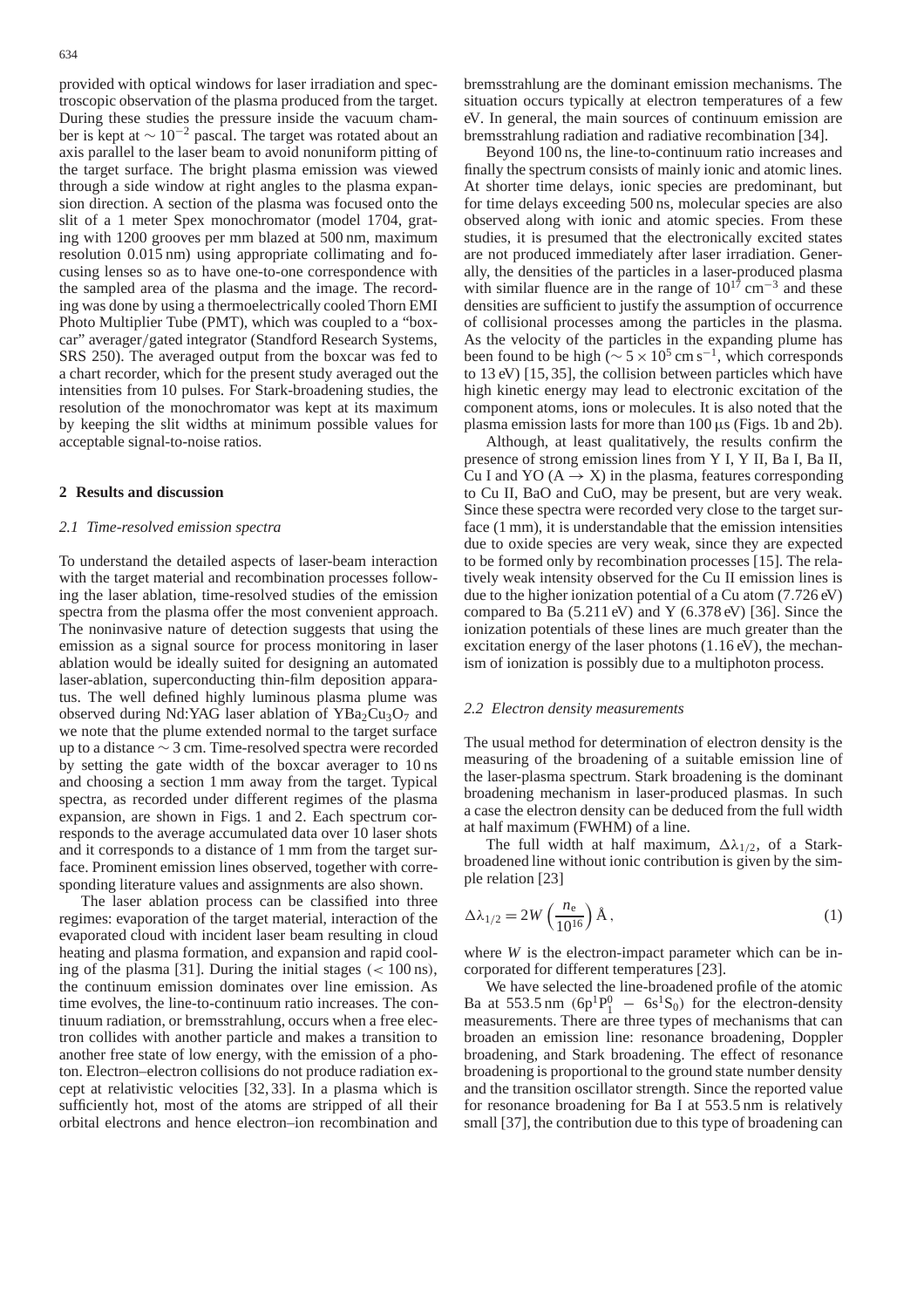

**Fig. 1a,b.** Plasma emission spectra in the wavelength range λλ 350–525 nm at different time delays (a) 100 ns, (b) 500 ns, (c) 5 µs, (d)  $30 \mu s$ , (e)  $50 \mu s$ , and (f)  $100 \mu s$ .<br>The spectra are charted at a dis-The spectra are charted at a distance 1 mm away from the target surface and at a laser fluence of  $360 \text{ J cm}^{-2}$ 

be neglected. Doppler broadening, which is due to different Doppler shifts (i.e.  $\Delta \lambda = \lambda v_z/c$ ) experienced by the species in different regions of the plume having different velocity components  $v_z$ , can also be ruled out in our experimental

conditions, since the expansion velocities of the Ba atoms are  $\sim$  5 × 10<sup>5</sup> cm s<sup>-1</sup> [35] which contribute a broadening factor ∼ 0.1 Å. Under these conditions Stark broadening, due to collisions with plasma electrons, is the dominant broadening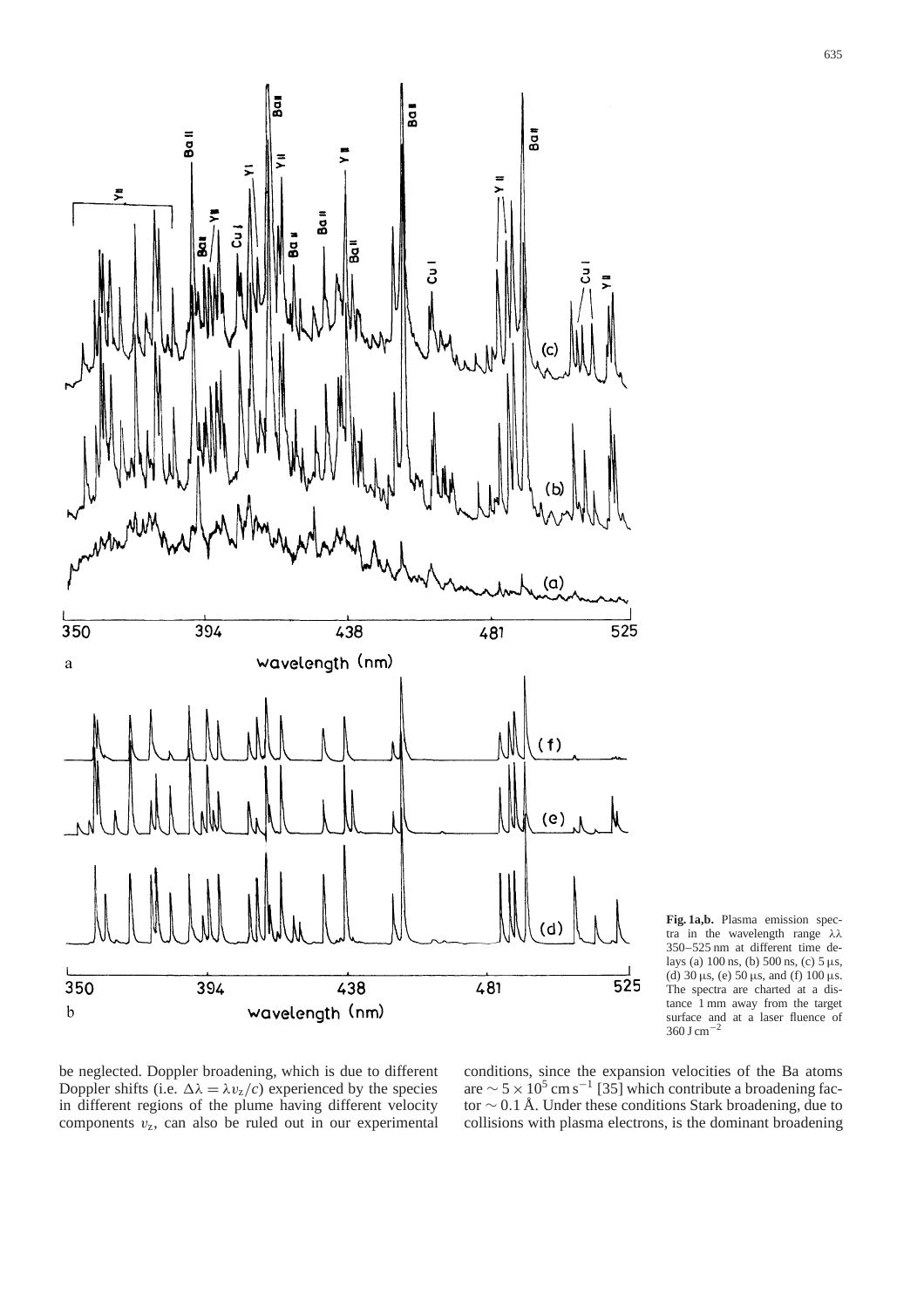

Fig. 2a,b. Time-resolved YBa<sub>2</sub>Cu<sub>3</sub>O<sub>7</sub> plasma emission spectra in the wavelength range  $\lambda \lambda$  525–700 nm. The spectra are charted at a distance 1 mm away from the target surface and at a laser fluence of 360 J cm−2. Time delays (a)  $200 \text{ ns}$ , (b)  $500 \text{ ns}$ , (c)  $5 \mu s$ , (d)  $30 \,\mu s$ , (e)  $50 \,\mu s$  and (f)  $100 \,\mu s$ 

process. The electron impact parameter (*W*) values for the Ba I 553.5 nm transition are not available in the literature, but values are available for the corresponding  $n \text{snp}^1 \text{P}_1^0 \rightarrow n \text{s}^2 \text{S}_0$ transitions of the elements Mg, Be and Ca from the same periodic group [38]. The latter values increase approximately linearly with  $n^2$  and this dependence was extrapolated to yield a *W* value of  $\sim 1.6 \times 10^{-2}$  Å for Ba I 553.5 nm transition at a temperature of 10 000 K. Since *W* values are weak functions of temperature and vary by a factor of less than 2 over the temperature range 10 000–80 000 K, the determination of electron density deduced using this *W* value should be reliable.

A typical Stark-broadened profile of Ba I at the 553.5 nm line with a theoretically fitted Lorentzian curve is given in Fig. 3. We have measured electron density variation using the Stark-broadening method as functions of distance of separation from the target, time after the elapse of the laser pulse, and laser fluence. The variation of electron density as a function of distance *z* shows a  $z^{-1}$  dependence [39] which is in good agreement with the adiabatic expansion model predicted by Singh and Narayan [40]. It is also noted that the values of electron densities are essentially constant at higher laser fluences [39]. The saturation in electron density at higher fluences is presumably due to plasma shielding. The absorbing plasma generated by the leading edge of the laser pulse prevents light from reaching the surface. The prominant mechanism responsible for plasma absorption at these fluence levels is inverse bremsstrahlung [25].

The temporal evolution of electron density deduced from Stark broadening of the Ba I 553.5 nm transition is shown in Fig. 4. These measurements were made at a distance 3 mm from the target surface and at a laser fluence of  $378 \text{ J cm}^{-2}$ (power density 42 GW cm<sup>-2</sup>). For these studies the gate width of the boxcar was set at 10 ns. Because the spectral line emission is masked by the continuum emission, the electron density for time < 200 ns could not be measured by this method. Nevertheless, we can still characterize the temporal evolution of *n*e, which diminishes rapidly with time up to 500 ns and then levels off. The fast decay rate can be attributed to plasma propagation while the slowing and leveling off at larger times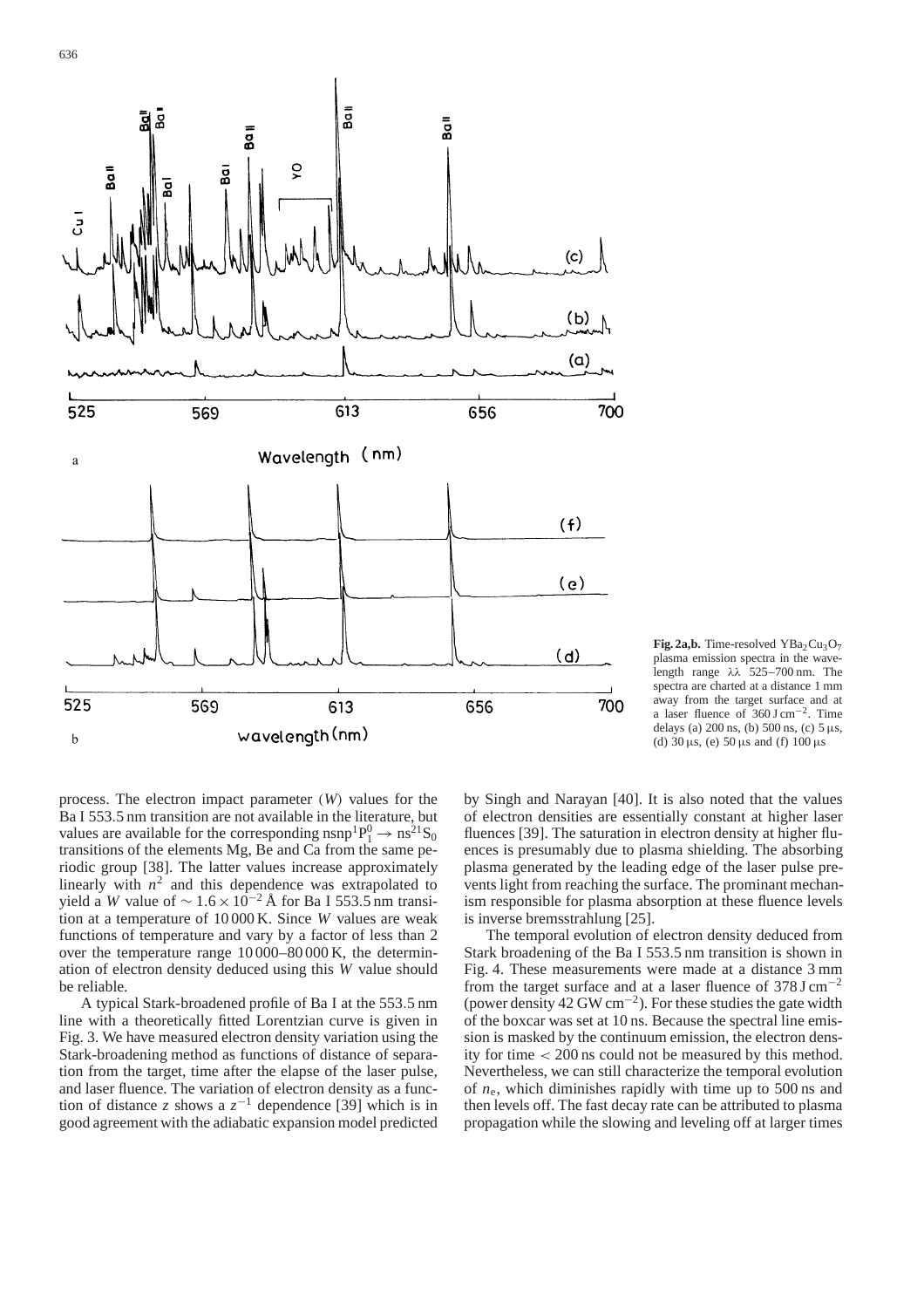

**Fig. 3.** Typical Stark-broadened profile of Ba I transition at 553.5 nm. The FWHM of this line is used to infer electron density. The *dotted line* in the figure represents the fitted Lorentzian curve



**Fig. 4.** Time evolution of electron density at 3 mm from the target surface. Laser fluence used is 378 J cm−<sup>2</sup>

are probably due to recombination. It may also be noted that electron density shows a  $t^{-2}$  dependence on time which is in accordance with adiabatic expansion model.

### *2.3 Electron temperature measurements*

Electron temperature was determined from the relative intensities of neutral and ionized barium spectral lines. We have used spectral lines of successive ionization states since in this case the energy difference between the upper levels of the lines is increased by the ionization energy of the lower ionization state [23, 26]. Electron temperature measurements were made using the equation

$$
\frac{I'}{I} = \left[\frac{f'g'\lambda^3}{fg\lambda'^3}\right] \left[4\pi^{3/2}a_0^3n_e\right]^{-1} \left[\frac{kT_e}{E_H}\right]^{3/2} e^{-(\Delta E/kT)},\tag{2}
$$

where  $\Delta E = (E' - E + E_{\infty} - \Delta E_{\infty})$ , the primed quantities represent relevant data for the spectral line emitted by the species with higher ionization state,  $E<sub>H</sub>$  is the ionization energy of the hydrogen atom (13.6 eV),  $E_{\infty}$  is the ionization energy of the atom or ion in the lower ionization state, and  $\Delta E_{\infty}$  is the correction factor of the energy due to plasma interaction which is given by

$$
\Delta E_{\infty} = 3z \frac{e^2}{4\pi\varepsilon_0} \left[ \frac{4\pi n_e}{3} \right]^{1/3},\tag{3}
$$

where  $z = 2$  for singly ionized species [23].

For temperature calculations, we make use of recorded intensities for the Ba II 614 nm and 649.8 nm lines and the Ba I, 577.7 nm and 553.5 nm lines. Details of the spectroscopic constants of these lines were taken from [23]. The electron temperature measurements were carried out as functions of distance from the target surface, time after the initiation of the plasma, and incident laser fluence. The electron temperature follows a  $z^{-0.8}$  dependence on distance from the target surface [39]. With increase in laser fluence, the electron temperature is found to increase up to a specific value, beyond which it saturates. The saturation in electron temperature at higher fluences is again due to the absorption of the laser beam by the plasma medium [39].

The electron temperature calculations were made at different instants during the plasma evolution by keeping the gate width of the boxcar averager at 10 ns but by varying the delays. At shorter time delays, continuum emission occurs and line intensity detection is rather difficult. The continuum stems from the elastic collision of electrons with ions. The intensity of the continuum decreases with increasing delay time. The calculated plasma temperature and its variation as a function of time after the initiation of the plasma are shown in Fig. 5. In the early stage of plasma evolution, the electron temperature is very high and changes very rapidly. However at times  $\geq 1 \,\mu s$ , the plasma is found to be at much lower temperatures and thereafter the temperature continues to remain fairly stable, around 0.6–0.7 eV for a long period. The electron temperature follows a  $t^{-2}$  dependence on time dur-



**Fig. 5.** The variation of electron temperature with time. These spectra were recorded 3 mm from the target surface and at a laser fluence of 315 J cm<sup>−</sup>